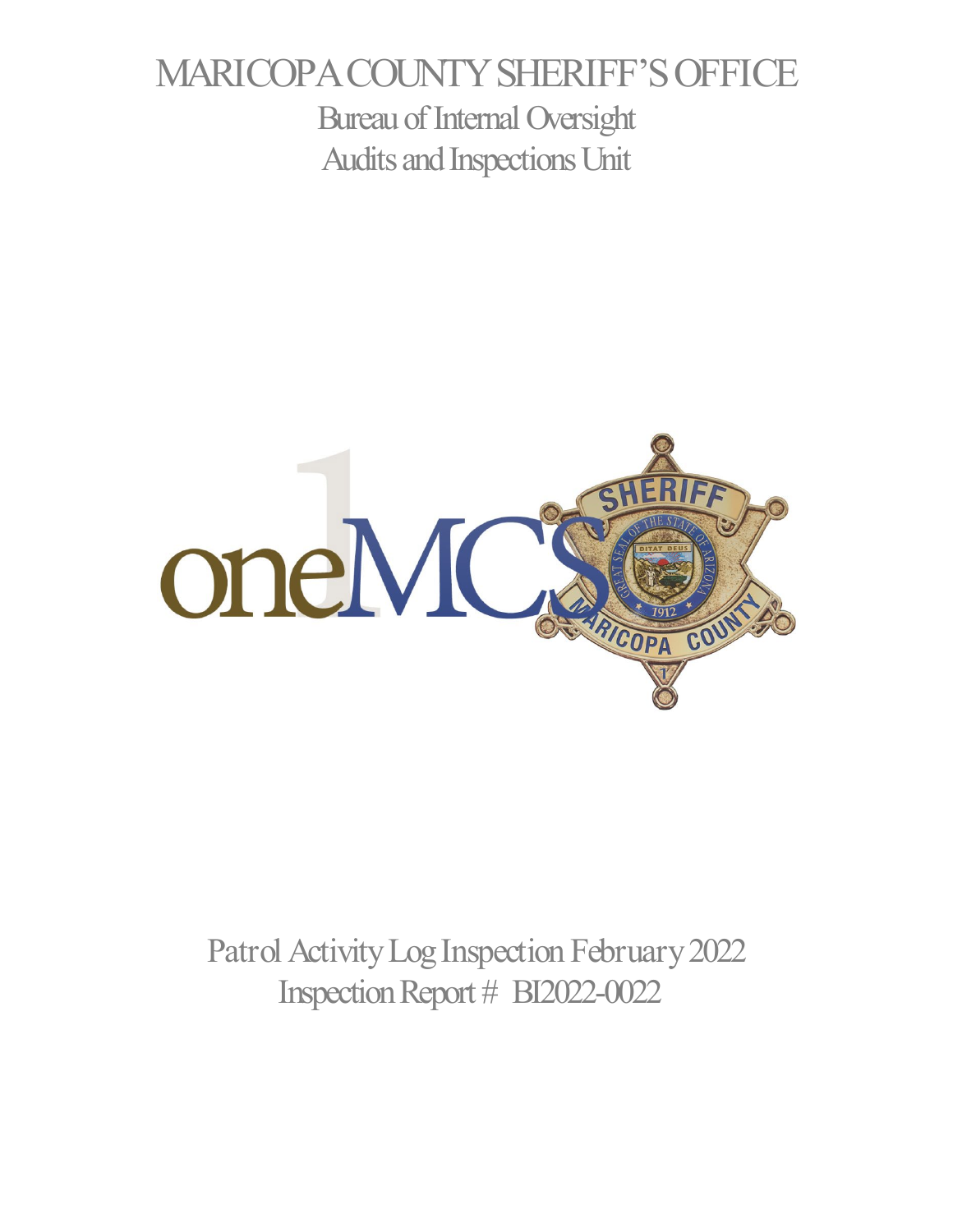The Audits and Inspections Unit (AIU) of the Sheriff's Office Bureau of Internal Oversight (BIO) will conduct monthly inspections of the supervisory review of Patrol Activity Logs to ensure compliance with Office policies, promote proper supervision, and support the requirements set forth in the Court Order.

The Patrol Activity Logs will be uniformly inspected utilizing a matrix developed by the AIU in accordance with procedures outlined in MCSO Policy GB-2, GI-1.3 and paragraph 83 of the Melendres Order.

#### **Compliance Objectives:**

- Ensure the supervisor has reviewed Patrol Activity Logs for shifts worked by assigned subordinates.
- Verify the Patrol Activity Logs were reviewed no later than seven days after the completion of the shift under review.

#### **Criteria:**

MCSO Policy GB-2, *Command Responsibility*

Policy GI-1, *Radio and Enforcement Communications Procedures*

Melendres Order, Paragraph 83

#### **Conditions:**

MCSO's assigned Court Monitor provided a sample of 33 employees from all Patrol Districts/Divisions for the February Patrol Activity Log review. The sample of 33 Deputies provided a total of 458 daily Patrol Activity Logs available for inspection; 458 or 100% of the Patrol Activity Logs were inspected for this report.

Deficiencies noted in the review of the Praxis system are cross-checked with Division rosters and other records to increase accuracy.

MCSO achieved an overall compliance rate of 99.78% the February 2022 Patrol Activity Log inspection, as illustrated in the graph below:

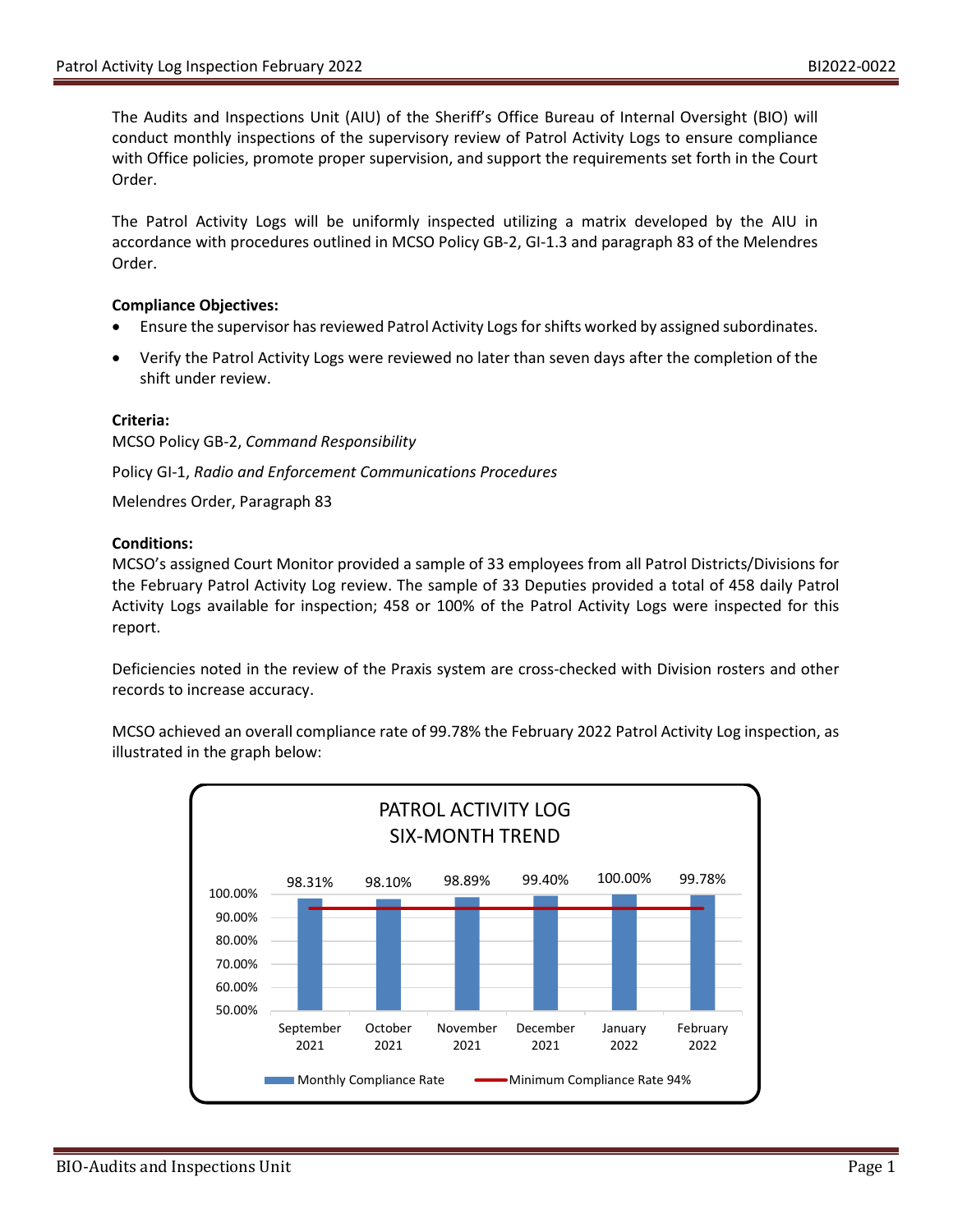The compliance rate of each division is illustrated in the table below:

| <b>District</b> | <b>Compliance</b><br>Rate | <b>Total Patrol Activity Logs</b><br><b>Inspected</b> | <b>Deficiencies</b> | In<br><b>Compliance</b> |
|-----------------|---------------------------|-------------------------------------------------------|---------------------|-------------------------|
|                 | 100.00%                   | 120                                                   | 0                   | 120                     |
| 2               | 98.61%                    | 72                                                    |                     | 71                      |
| 3               | 100.00%                   | 78                                                    |                     | 78                      |
|                 | 100.00%                   | 86                                                    |                     | 86                      |
| Lake Patrol     | 100.00%                   | 49                                                    |                     | 49                      |
|                 | 100.00%                   | 54                                                    |                     | 54                      |
| <b>Totals</b>   | 99.78%                    | 459                                                   |                     | 458                     |

The following deficiency was noted during the inspection period:

## District II (1 BIO Action Form)

| <b>District/Div</b>                                                                           | <b>Deputy Reviewed</b> | <b>Assigned</b><br>Supervisor | <b>Shift Date</b> | Current<br>Commander |  |  |  |
|-----------------------------------------------------------------------------------------------|------------------------|-------------------------------|-------------------|----------------------|--|--|--|
| District II                                                                                   | Deputy                 | Sergeant                      | 2/27/2022         | Captain              |  |  |  |
| <b>Deficiency</b>                                                                             |                        |                               |                   |                      |  |  |  |
| Supervisor did not review Patrol Activity Log through Praxis as required by Policy GB-2.13.G. |                        |                               |                   |                      |  |  |  |

Unless noted above in the deficiency tables, there were no prior BIO Action Forms similar in nature or supervisor notes addressing the perceived deficiencies.

### **Action Required:**

With the resulting 99.78**%** compliance rate for Inspection #BI2022-0022, **one BIO Action Form** is required.